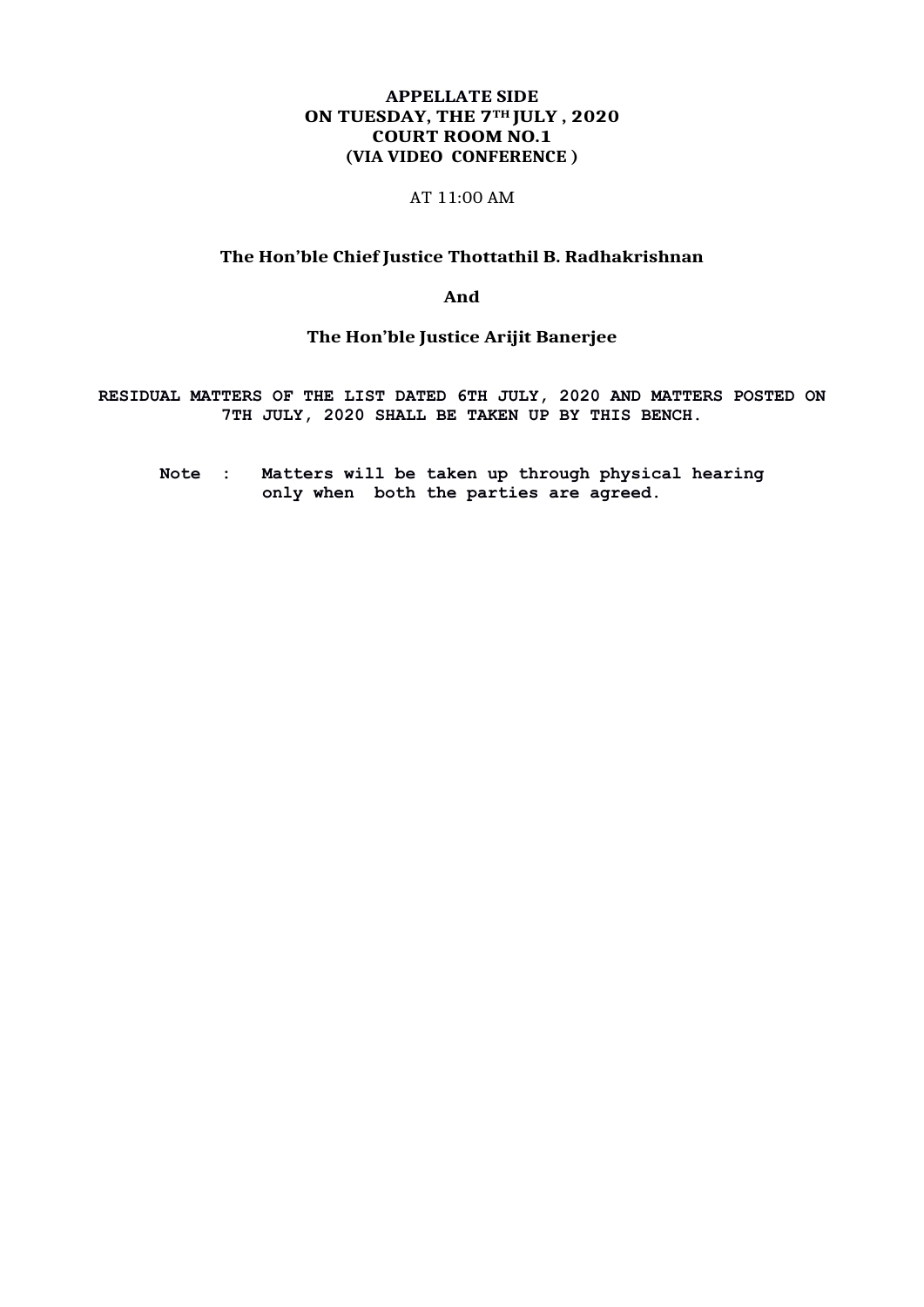# **APPELLATE SIDE ON TUESDAY, THE 7TH JULY , 2020 COURT ROOM NO.16 (VIA VIDEO CONFERENCE )**

# AT 11:00 AM

# **THE HON'BLE JUSTICE SANJIB BANERJEE**

# **AND**

# **THE HON'BLE JUSTICE ANIRUDDHA ROY**

#### *NOTE : MATTERS WILL BE TAKEN UP THROUGH PHYSICAL HEARING ONLY WHEN BOTH THE PARTIES HAVE CONSENTED TO.*

APPLICATION FOR BAIL

|    |                                | 1. CRM 2959/2020 BIDHAN CHANDRA MONDAL Vs<br>STATE OF WEST BENGAL                                       | ARKA CHAKRABORTY        |
|----|--------------------------------|---------------------------------------------------------------------------------------------------------|-------------------------|
| 2. | CRAN 1706/2020 UNION OF INDIA  | CRM 3390/2020 LOKENATH PRAMANICK Vs                                                                     | ARKA CHAKRABORTY        |
| 3. | CRM 3273/2020 SANAWAR ALI Vs   | STATE OF WEST BENGAL                                                                                    | ARKA CHAKRABORTY        |
| 4. |                                | CRM 4768/2020 BOLESWAR ROY Vs<br>CRAN 2969/2020 STATE OF WEST BENGAL                                    | JAYDEEEP KANTA BHOWMICK |
| 5. | CRAN 2665/2020                 | CRM 3060/2020 RAKESH MISHRA Vs<br>CRAN 2664/2020 STATE OF WEST BENGAL                                   | DIPTA BANERJEE          |
| 6. |                                | CRM 4712/2020 RITWICK KR. MAITY Vs SOUMYA BASU ROY CHOWDHURI<br>CRAN 2908/2020 STATE OF WEST BENGAL     |                         |
| 7. |                                | CRM 4519/2020 MOHAMMAED CHOD Vs<br>CRAN 2671/2020 THE INTELLIGENCE OFFICER, NCB, KOLKATA                | MRITYUNJAY CHATTERJEE   |
| 8. |                                | CRM 4422/2020 MD JABED @ MD JAVED @ MD JAWED Vs DEV KR SHARMA<br>STATE OF WEST BENGAL                   |                         |
| 9. |                                | CRM 4236/2020 CHITTARANJAN RAKSHIT @ PINTU Vs DEBAJYOTI DEB<br>CRAN 2428/2020 STATE OF WEST BENGAL      |                         |
|    |                                | 10. CRM 4792/2020 SAHINUR ALAM MOLLA @ SAHINUL NOBIRUL MOLLA Vs                                         |                         |
|    |                                | CRAN 2990/2020 STATE OF WEST BENGAL                                                                     | <b>BUSRA KHATUN</b>     |
|    |                                | 11. CRM 4784/2020 ENAMUL MIA @ HAQUE @ ANAMUL MIAH Vs ARNAB SAHA<br>CRAN 2978/2020 STATE OF WEST BENGAL |                         |
|    | 12. CRM 4782/2020 DIPAK ROY Vs | CRAN 2977/2020 STATE OF WEST BENGAL                                                                     | ARNAB SAHA              |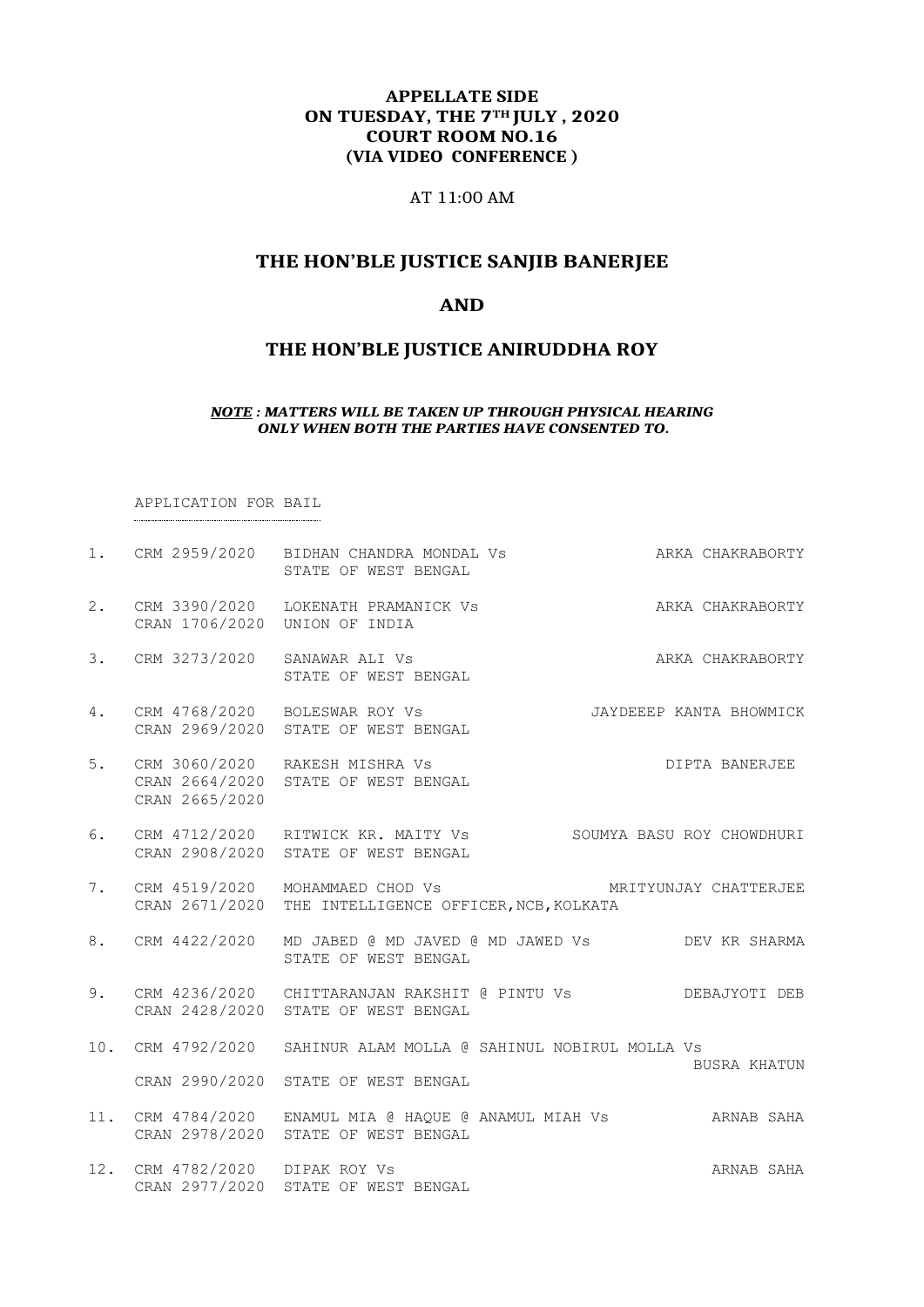#### APPLICATION FOR ANTICIPATORY BAIL

|     |                               | 13. CRM 4753/2020 KHADIMUL ISLAM @ KHADEMUL ISLAM Vs<br>STATE OF WEST BENGAL MADHUSRI DUTTA MAJUMDER                |                         |
|-----|-------------------------------|---------------------------------------------------------------------------------------------------------------------|-------------------------|
|     |                               | 14. CRM 4770/2020 NIRANANDA SARKAR Vs<br>CRAN 2971/2020 STATE OF WEST BENGAL<br>CRAN 2971/2020 STATE OF WEST BENGAL | ANINDYA GHOSH           |
|     |                               | 15. CRM 4769/2020 RABIUL ISLAM Vs<br>CRAN 2970/2020 STATE OF WEST BENGAL                                            | MADHUSHRI DUTT MAJUMDER |
|     |                               | 16. CRM 4771/2020 PRADIP KUMAR SHA Vs<br>CRAN 2972/2020 STATE OF WEST BENGAL                                        | ANINDYA GHOSH           |
|     |                               | 17. CRM 4764/2020 ABDUL BARI SK & ORS Vs<br>STATE OF WEST BENGAL                                                    | SANTANU MAJI            |
|     |                               | 18. CRM 4763/2020 RINTU SK. & ORS Vs<br>CRAN 2966/2020 STATE OF WEST BENGAL                                         | ARUP KUMAR BHOWMICK     |
|     |                               | 19. CRM 4767/2020 GOVINDA BISWAS @ GOBINDA Vs ARUP KUMAR BHOWMICKI<br>CRAN 2968/2020 STATE OF WEST BENGAL           |                         |
|     | 20. CRM 4594/2020             | HAMIDAR RAHAMAN & ANR VS<br>STATE OF WEST BENGAL                                                                    | DEBAJIT KUNDU           |
|     |                               | 21. CRM 4689/2020 JAHEDUR HAQUE @ ZAHADUR Vs AMANUL ISLAM<br>CRAN 2868/2020 STATE OF WEST BENGAL                    |                         |
|     |                               | 22. CRM 4688/2020 NIRUPAM MALAKAR & ORS Vs<br>CRAN 2867/2020 STATE OF WEST BENGAL                                   | AMNUL ISLAM             |
|     |                               | 23. CRM 4686/2020 PULAK MAJUMDAR & ORS. Vs<br>CRAN 2863/2020 STATE OF WEST BENGAL                                   | AMANUL ISLAM            |
| 24. |                               | CRM 4361/2020 MD GOLAM MUSTOFA & ORS Vs MRITYUNJOY CHATTERJEE<br>CRAN 2531/2020 STATE OF WEST BENGAL                |                         |
|     |                               | 25. CRM 4653/2020 DEBASISH ROY CHOUDHURY Vs RAMASISH MUKHERJEE<br>CRAN 2822/2020 STATE OF WEST BENGAL               |                         |
|     |                               | 26. CRM 4760/2020 ASRAFUL HAQUE & ORS Vs<br>CRAN 2962/2020 STATE OF WEST BENGAL                                     | SK. HOSSAIN ALI         |
|     | 27. CRM 4777/2020             | TANMOY BARMAN & ORS Vs<br>STATE OF WEST BENGAL                                                                      | HILLOL SAHA PODDER      |
|     |                               | 28. CRM 4779/2020 RIPAN KUMAR ROY Vs<br>CRAN 2975/2020 STATE OF WEST BENGAL                                         | JAYDEEP KANTA BHOWMIK   |
|     | 29. CRM 4781/2020             | SUBARNA SAHA Vs<br>STATE OF WEST BENGAL                                                                             | SAYAN DE                |
|     | 30. CRM 4735/2020             | NITEN ROY @ NRIPEN ROY Vs AILLOL SAHA PODDER<br>STATE OF WEST BENGAL                                                |                         |
|     |                               | 31. CRM 4741/2020 NURJAHNA BEGUM Vs<br>CRAN 2938/2020 STATE OF WEST BENGAL                                          | JAYDEEP KANTA BHOWMICK  |
|     | 32. CRM 4778/2020 BAPI ROY Vs | CRAN 2974/2020 STATE OF WEST BENGAL                                                                                 | KALIPADA DAS            |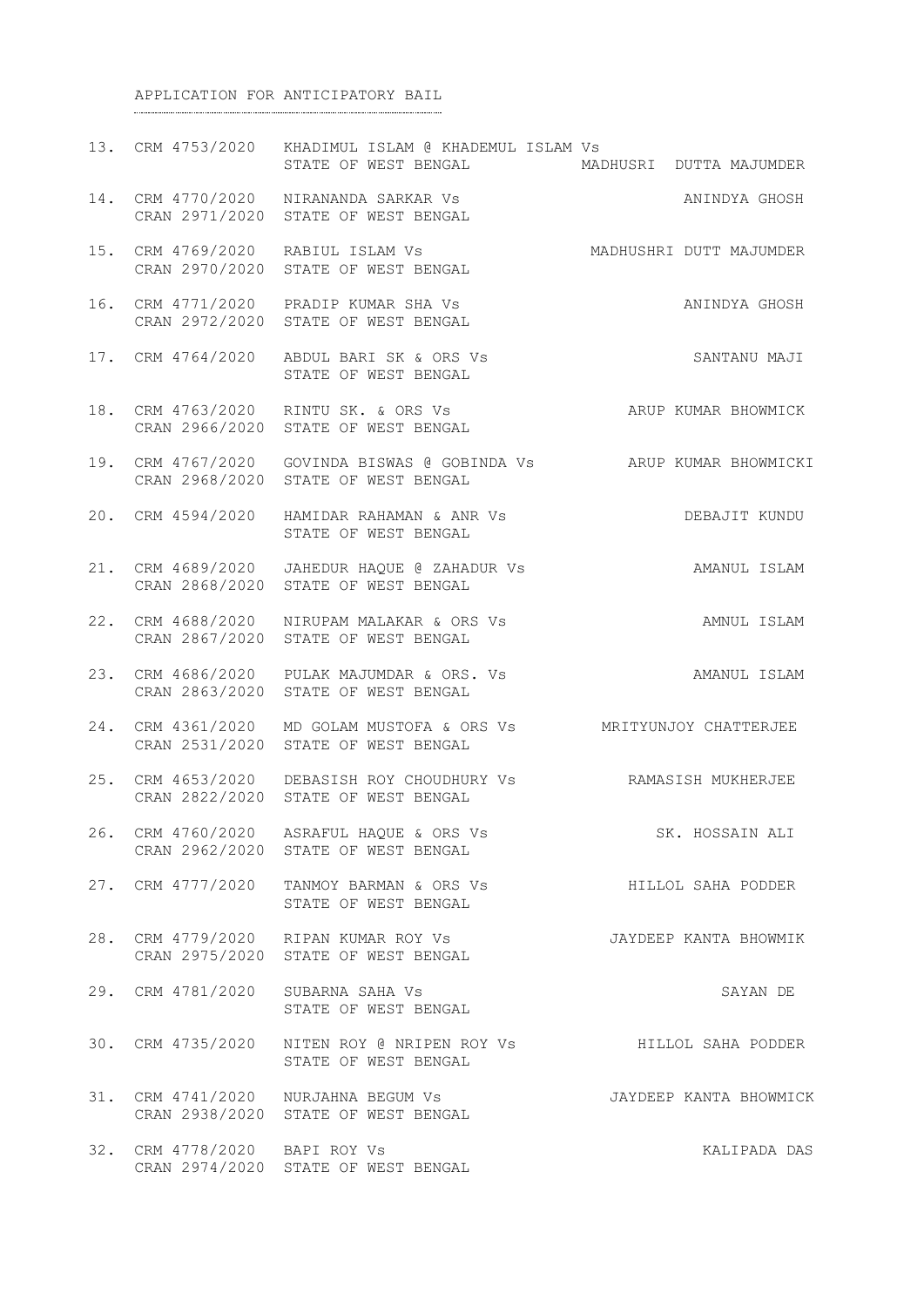| 33. | CRM 4788/2020<br>CRAN 2982/2020 | SARASWATI BARUA & ANR Vs<br>STATE OF WEST BENGAL                 | SUBHAJIT CHOWDHURY                   |
|-----|---------------------------------|------------------------------------------------------------------|--------------------------------------|
| 34. | CRM 4789/2020<br>CRAN 2985/2020 | BINOD TOPPO VS<br>STATE OF WEST BENGAL                           | SAYAN DE                             |
| 35. | CRM 4790/2020<br>CRAN 2986/2020 | BIMALENDU ROY VS<br>STATE OF WEST BENGAL                         | KARABI ROY                           |
| 36. | CRM 4791/2020<br>CRAN 2989/2020 | SIKDAR<br>ORS Vs<br>BIJAN<br>$\delta$<br>STATE OF WEST BENGAL    | ASRAF MONDAL                         |
| 37. | CRM 4793/2020<br>CRAN 2991/2020 | િ વિ<br>BAPPA<br>DAS<br>BAPAN DAS<br>NARCOTICS<br>CONTROL BUREAU | (LADY)<br>& ANR Vs<br>BUSHRA KHATOON |

38. CRM 4794/2020 SHIKEN PRAMANIK Vs BUSHRA KHATOON CRAN 2992/2020 STATE OF WEST BENGAL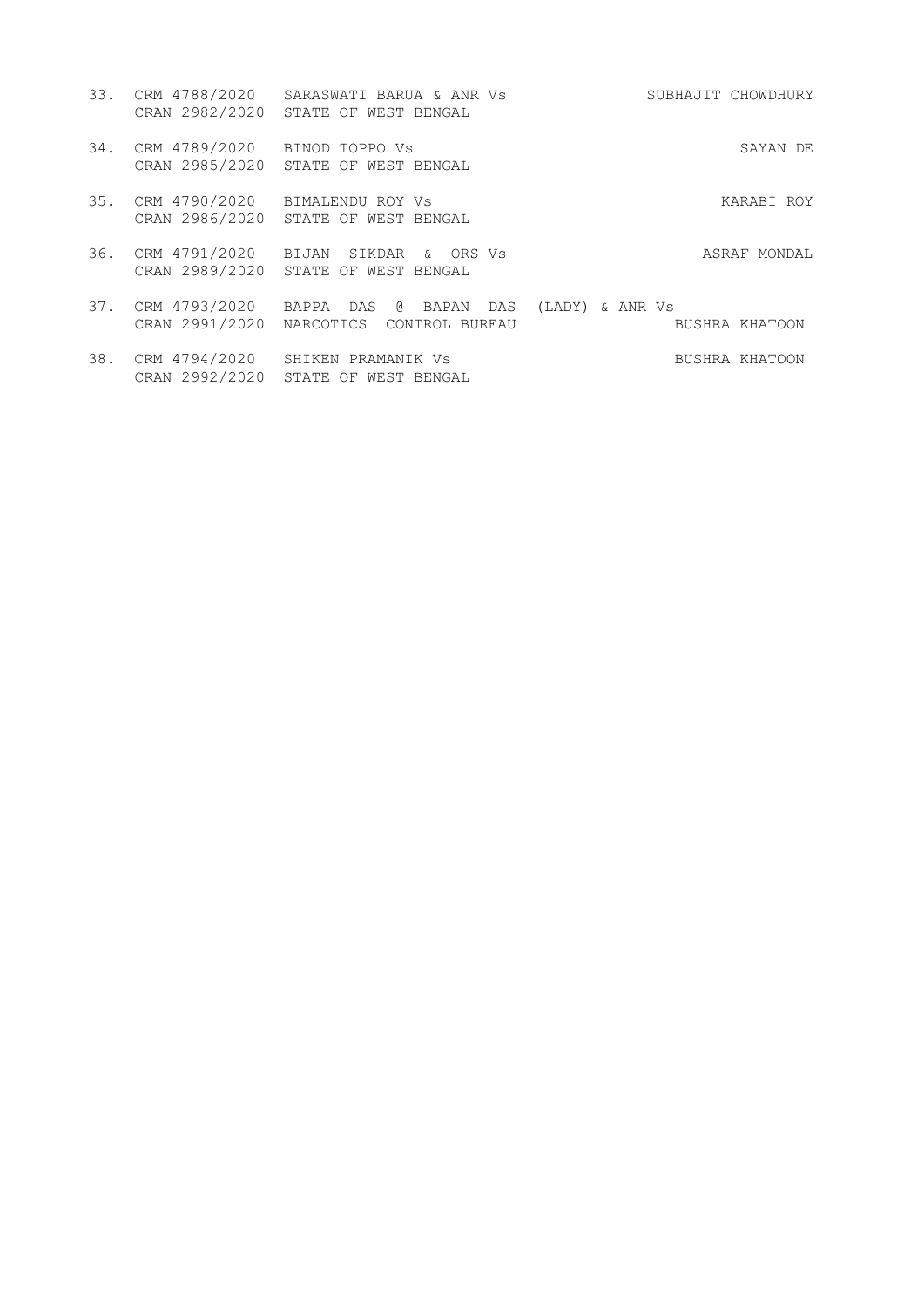# **APPELLATE SIDE ON TUESDAY, THE 7th JULY , 2020 COURT ROOM NO.8 (VIA VIDEO CONFERENCE )**

# AT 11:00 AM

# **THE HON'BLE JUSTICE I.P. MUKERJI**

#### **AND**

#### **THE HON'BLE JUSTICE MD. NIZAMUDDIN**

#### *NOTE : MATTERS WILL BE TAKEN UP THROUGH PHYSICAL HEARING ONLY WHEN BOTH THE PARTIES HAVE CONSENTED TO.*

ASSIGNED MATTERS

1. WP 5763W/2020 KAUSHIK ADHIKARY IN RE UTP 3703/WO & 3704/WO Vs

TRIBUNAL APPLICATION

2. CAN 5087/2019 SMT. INDRANI SARKAR Vs THE PRINCIPAL SECRETARY, DEPT. OF FINANCE GOVT OF W.B. & ORS CAN 1208/2020 WITH WP.ST 138/2017

APPLICATION  $- - - - - - - -$ 

- 3. FA 24/2018 GOBINDA CH. MONDAL Vs CAN 4183/2019 SAPTARSHI MUKHERJEE WITH FA 319/2016 KUSHAL CHATTERJEE
- 4. MAT 410/2020 DALGOBINDA DEOGHORIA Vs STATE OF WEST BENGAL & ORS NEBEDITA PAL

FOR HEARING ---------

5. WP.ST 47/2018 SAMIP DAS & ORS. Vs CAN 3415/2020 STATE OF WEST BENGAL & ORS. CAN 3416/2020 SOURAV HALDAR WITH CAN 3392/2020 CAN 3393/2020 CAN 3394/2020 CAN 3395/2020 CAN 3404/2020 CAN 3405/2020 CAN 3407/2020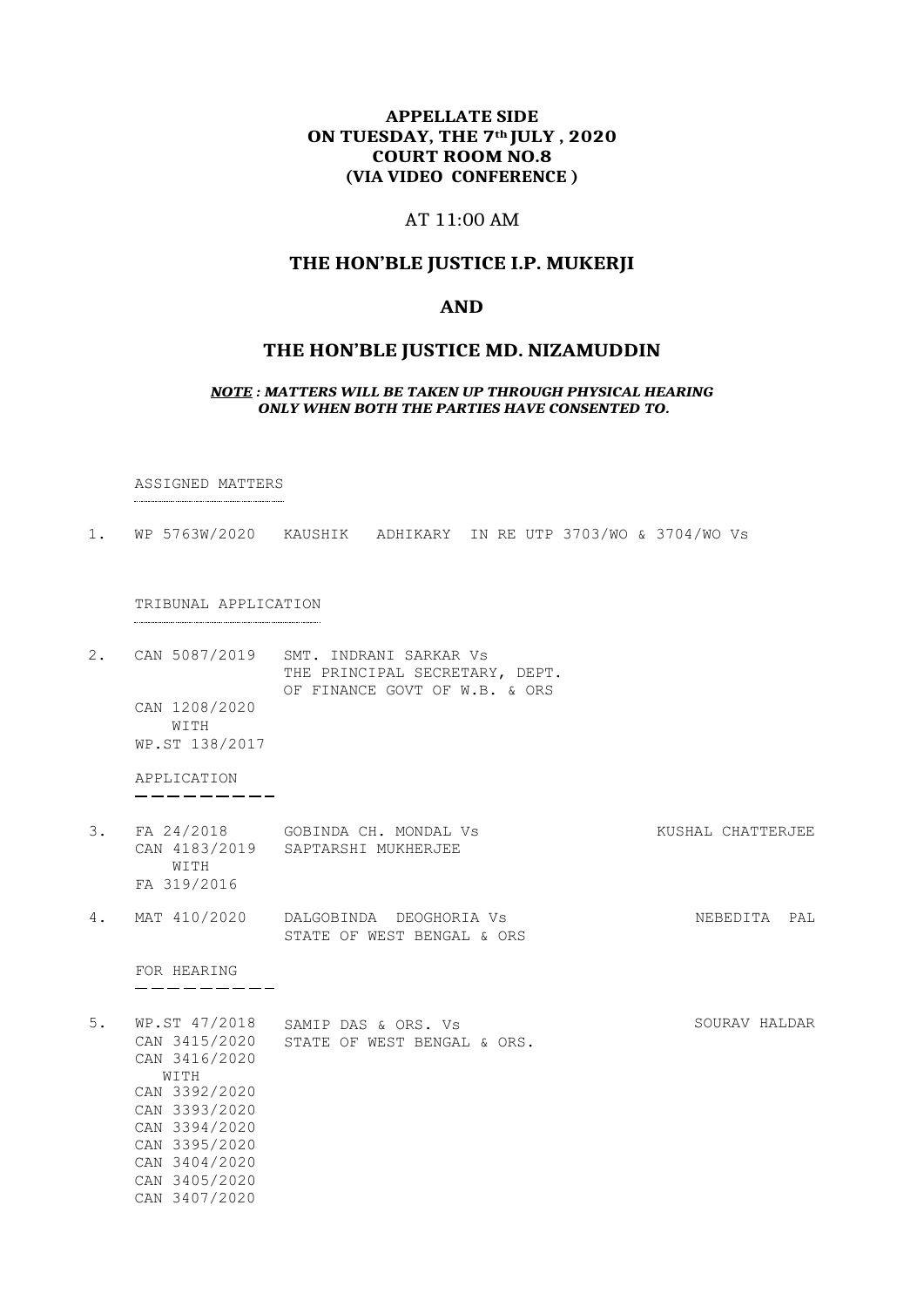| CAN   | 3408/2020 |
|-------|-----------|
| CAN   | 3409/2020 |
| CAN   | 3410/2020 |
| CAN   | 3412/2020 |
| CAN   | 3413/2020 |
| WP.ST | 39/2018   |
| WP.ST | 40/2018   |
| WP.ST | 41/2018   |
| WP.ST | 42/2018   |
| WP.ST | 43/2018   |
| WP.ST | 44/2018   |
| WP.ST | 46/2018   |
| WP.ST | 75/2019   |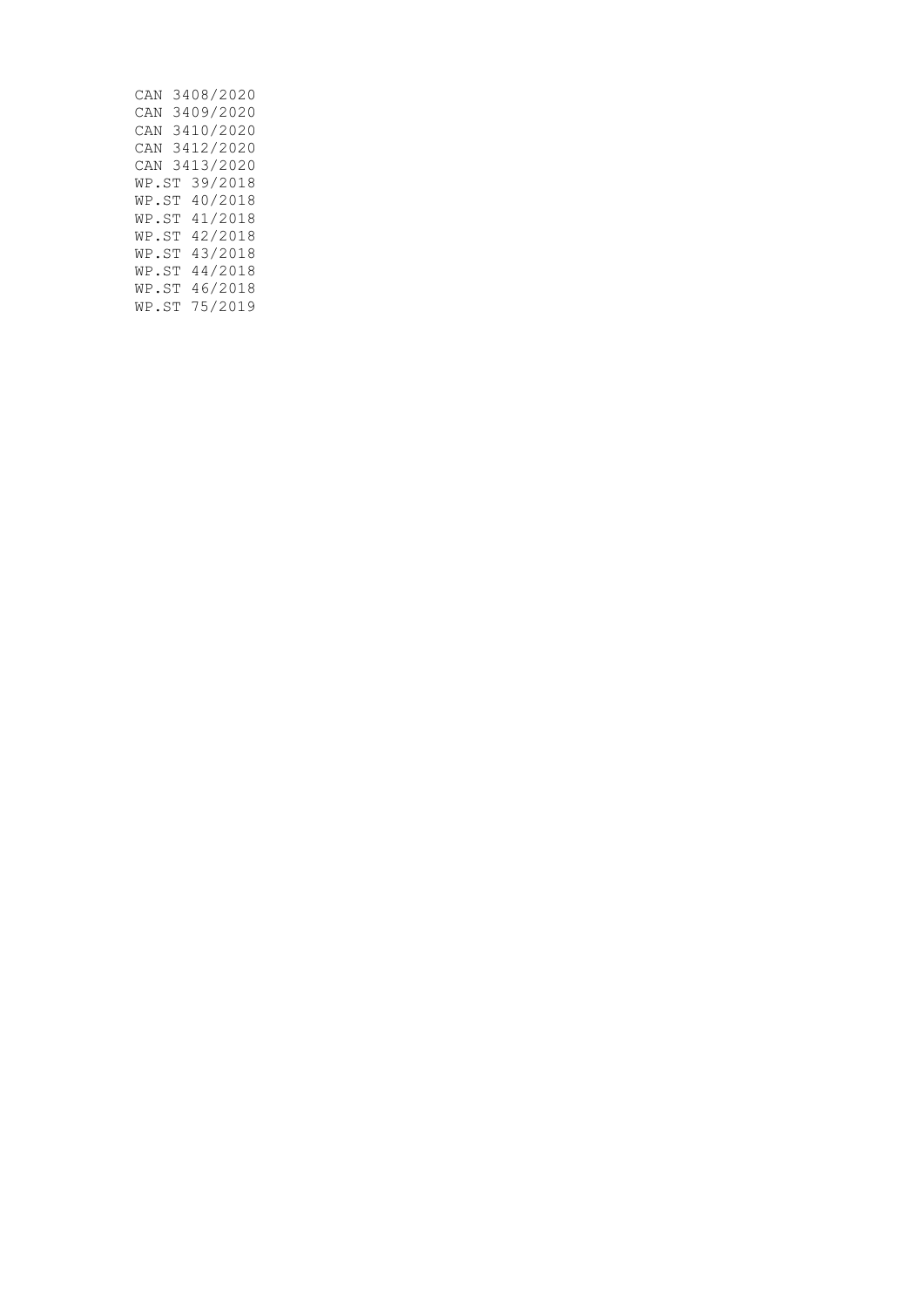# **ORIGINAL SIDE ON TUESDAY, THE 7th JULY , 2020 COURT ROOM NO.8 (VIA VIDEO CONFERENCE )**

#### AT 11:00 AM

#### **THE HON'BLE JUSTICE I.P. MUKERJI**

#### **AND**

#### **THE HON'BLE JUSTICE MD. NIZAMUDDIN**

#### *NOTE : MATTERS WILL BE TAKEN UP THROUGH PHYSICAL HEARING ONLY WHEN BOTH THE PARTIES HAVE CONSENTED TO.*

**NEW APPLICATIONS** 

**1. GA 836/2020 RIGVEDA MARITIME PTE. LTD. Vs PAWAN KUMAR MAHESHWARI SOHOM SHIPPING PVT.LTD. & ORS. WITH APO 180/2019 AS 11/2018 2. GA 884/2020 BALLYFABS INTERNATIONAL LIMITED Vs C. K. JAIN & CO. IDBI BANK LIMITED & ORS. WITH**

**APO 213/2018 CS 64/2018**

**APPEALS FROM ORDERS** 

**3. APO 70/2020 VISA RESOURCES PTE LTD Vs KHAITAN & CO GA 882/2020 SUPER SMELTERS LTD & ANR GA 883/2020 WITH CS 56/2020 GA 859/2020**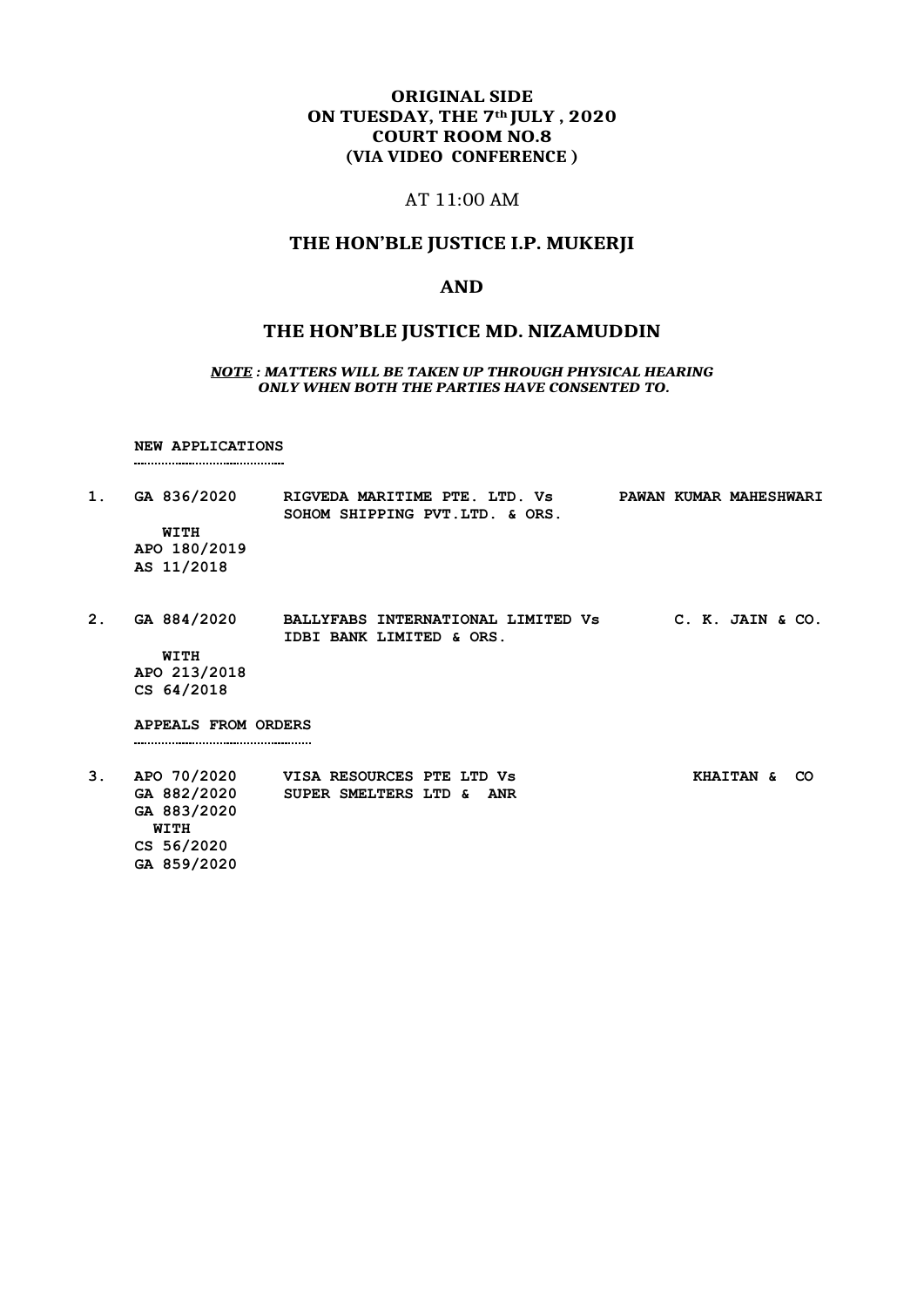# **APPELLATE SIDE ON TUESDAY, THE 7th JULY , 2020 COURT ROOM NO.8 (VIA VIDEO CONFERENCE )**

# **(AFTER THE DIVISION BENCH)**

# **THE HON'BLE JUSTICE I.P. MUKERJI**

FOR ORDER 

1. WP 15434W/2015 ARUP KUMAR ROY & ORS. Vs KUNAL GANGULY WITH CPAN 1054/2016 STATE OF WEST BENGAL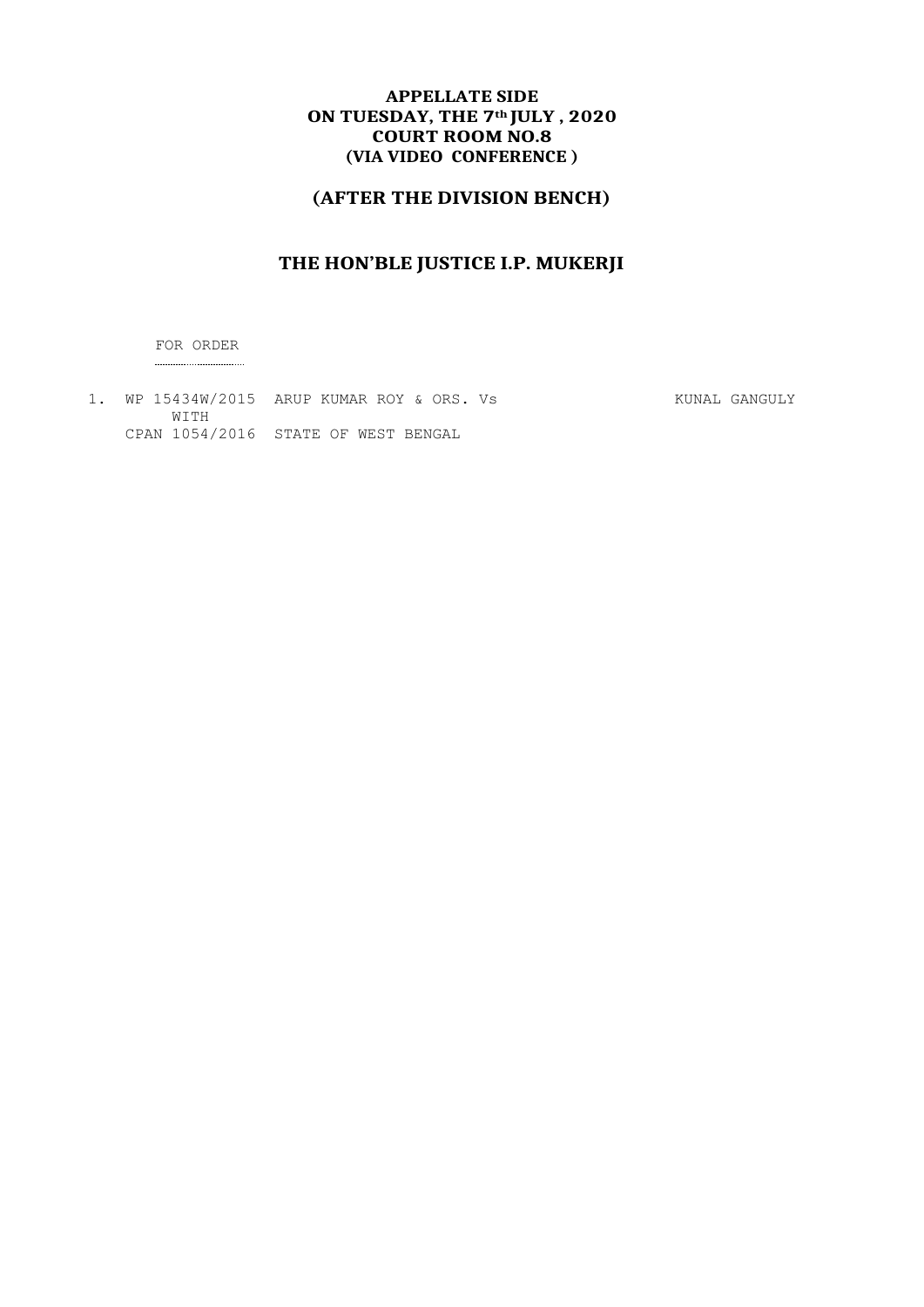### **APPELLATE SIDE ON TUESDAY, THE 7th JULY , 2020 COURT ROOM NO.19 (VIA VIDEO CONFERENCE )**

#### AT 11:00 AM

# **THE HON'BLE JUSTICE HARISH TANDON**

#### **AND**

# **THE HON'BLE JUSTICE JAY SENGUPTA**

#### *NOTE : MATTERS WILL BE TAKEN UP THROUGH PHYSICAL HEARING ONLY WHEN BOTH THE PARTIES HAVE CONSENTED TO.*

APPLICATION FOR BAIL

|    |                                  | 1. CRM 4747/2020 SUMANA BHOWMICK Vs<br>STATE OF WEST BENGAL                                | SOUMABHA SAHA           |
|----|----------------------------------|--------------------------------------------------------------------------------------------|-------------------------|
|    | 2. CRM 4746/2020 SWAPAN ROY Vs   | STATE OF WEST BENGAL                                                                       | HILLOL SAHA PODDER      |
|    |                                  | 3. CRM 4783/2020 RAMESH BASFORE Vs<br>STATE OF WEST BENGAL                                 | MADHUSHRI DUTT MAJUMDER |
|    | 4. CRM 4780/2020 SANU BARMAN VS  | STATE OF WEST BENGAL                                                                       | HILLOL SAHA PODDER      |
|    |                                  | 5. CRM 4674/2020 SANJIT SARKAR Vs<br>CRAN 2848/2020 STATE OF WEST BENGAL                   | AMRIN KHATOON           |
|    |                                  | 6. CRM 4766/2020 SK MOTIUR RAHAMAN @ MOTI SK & ANR Vs SANTANU MAJI<br>STATE OF WEST BENGAL |                         |
|    |                                  | 7. CRM 4351/2020 ARIFUL MONDAL Vs<br>CRAN 2520/2020 STATE OF WEST BENGAL                   | BUSHRA KHATOON          |
|    |                                  | 8. CRM 4152/2020 SHRIBAS BISWAS Vs<br>STATE OF WEST BENGAL                                 | ROBIUL ISLAM            |
| 9. |                                  | CRM 3264/2020 BIKASH ROY & ORS Vs<br>CRAN 2547/2020 STATE OF WEST BENGAL                   | JEENIA RUDRA            |
|    | 10. CRM 4797/2020 SANTOSH ROY Vs | CRAN 2996/2020 STATE OF WEST BENGAL                                                        | BUSRA KHATOON           |
|    |                                  | APPLICATION FOR ANTICIPATORY BAIL                                                          |                         |

|  | 11. CRM 4761/2020 OIJUL SEKH @ AYIJUL SK @ OIJUL SK. & ORS Vs |                |
|--|---------------------------------------------------------------|----------------|
|  | CRAN 2964/2020 STATE OF WEST BENGAL                           | SAYANTAN HAZRA |
|  |                                                               |                |

12. CRM 4675/2020 KARTIK MANDAL & ORS. Vs SONALI DAS CRAN 2849/2020 STATE OF WEST BENGAL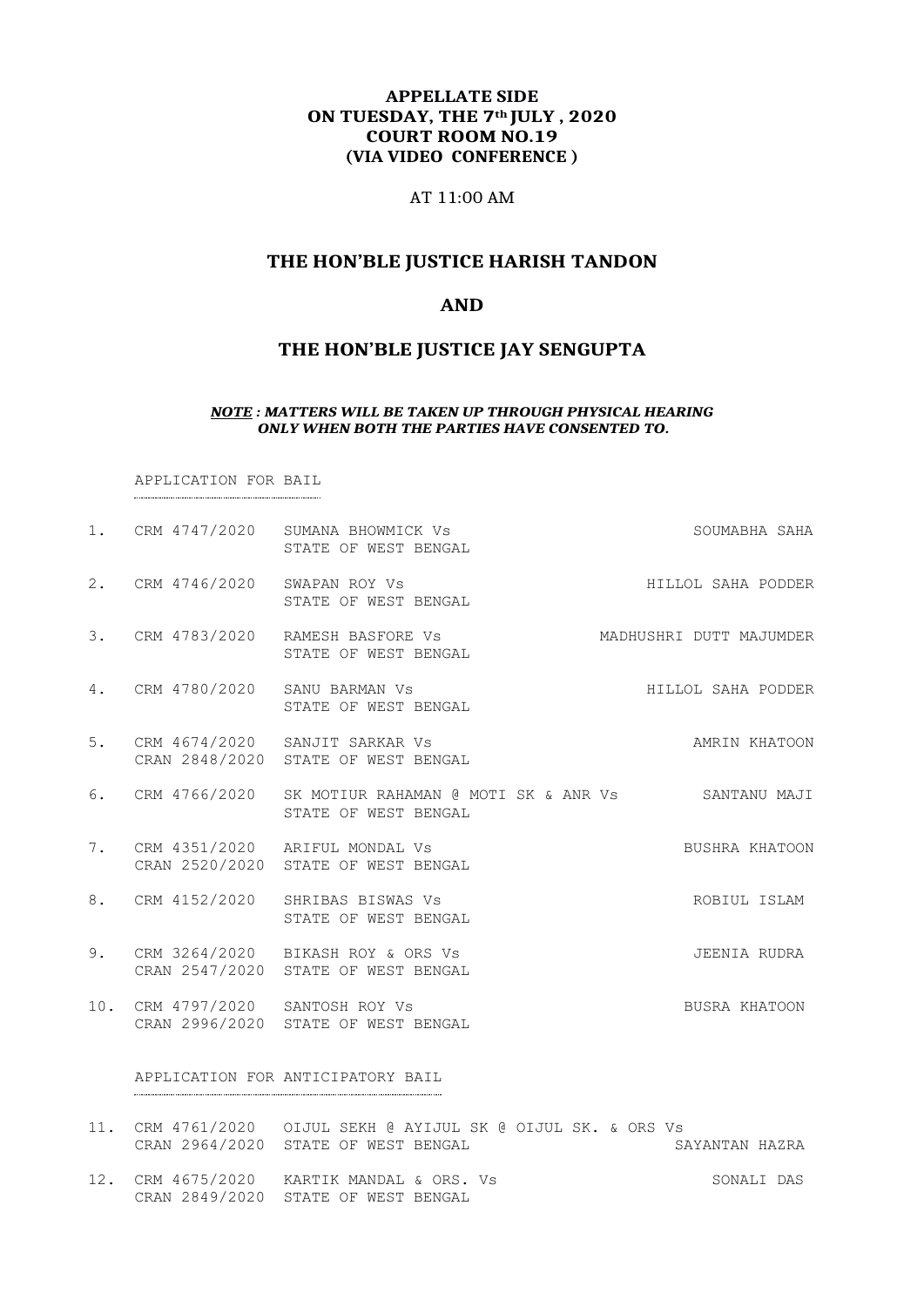- 13. CRM 4774/2020 MADHAB BARMAN & ORS Vs ANINDYA GHOSH CRAN 2973/2020 STATE OF WEST BENGAL
- 14. CRM 4773/2020 SHRI KRISHNA MATABBAR Vs DEBAJIT KUNDU STATE OF WEST BENGAL
- 15. CRM 4772/2020 SHYAMALI ROY Vs DEBAJIT KUNDU STATE OF WEST BENGAL
- 16. CRM 4775/2020 ANUP MITRA & ORS Vs SUKANYA ADHIKARY STATE OF WEST BENGAL
- 17. CRM 4736/2020 ASHTER ALI @ ASTAR ALI Vs MADHUSRI DUTTA MAJUMDER STATE OF WEST BENGAL
- 18. CRM 4759/2020 SOMNATH BAR & ANR Vs SAYANTAN HAZRA CRAN 2963/2020 STATE OF WEST BENGAL
- 19. CRM 4755/2020 MOHAN CH. PAL @ MOHAN PAL & ANR. Vs SANJIB MITRA CRAN 2952/2020 STATE OF WEST BENGAL
- 20. CRM 4749/2020 BIKASH GHOSH & ANR. Vs SHABANA HASIN CRAN 2946/2020 STATE OF WEST BENGAL
- 21. CRM 4745/2020 SOURAV SHEE Vs ALOTRIYA MUKHERJEE CRAN 2942/2020 STATE OF WEST BENGAL
- 22. CRM 4744/2020 ROHIT AHAMED (APU) @ MD. TOUFIQUE AHMED Vs<br>CRAN 2943/2020 STATE OF WEST BENGAL ALI CRAN 2943/2020 STATE OF WEST BENGAL ALL ALL AHSAN ALAMGIR
- 23. CRM 4765/2020 KRISHNA GHOSH & ORS Vs SANTANUMAJHI CRAN 2967/2020 STATE OF WEST BENGAL
- 24. CRM 4795/2020 UJJAL BISWAS & ORS Vs ASRAF MONDAL CRAN 2993/2020 STATE OF WEST BENGAL
- 25. CRM 4796/2020 BIBHUTI SARKAR Vs BUSRA KHATOON CRAN 2994/2020 STATE OF WEST BENGAL
- 26. CRM 4165/2020 GOPAL GHOSH & ORS Vs DEBAJIT KUNDU STATE OF WEST BENGAL
- 27. CRM 4110/2020 FARIDA BIBI MOLLA @ HIRA BIBI Vs MD. SARWAR JAHAN CRAN 2316/2020 STATE OF WEST BENGAL
- 28. CRM 4550/2020 MRINMAY MANDAL @ MRINMOY MONDAL Vs SOMNATH ADHIKARY CRAN 2696/2020 STATE OF WEST BENGAL
- 29. CRM 4776/2020 SURAJ GURUNG@SURAJ GHISHING Vs HILLOL SAHA PODDAR STATE OF WEST BENGAL
- 30. CRM 4385/2020 ABU HOSSAIN BISWAS & ANR Vs SUSNIGDHO BHATTACHARYYA CRAN 2548/2020 STATE OF WEST BENGAL
- 31. CRM 4412/2020 KALU SK & ORS Vs APAN SAHA STATE OF WEST BENGAL
- 32. CRM 4409/2020 SMT MINATI BISWAS & ORS Vs SUPRATIC ROY STATE OF WEST BENGAL
- 33. CRM 4411/2020 INARUL HAQUE Vs PAWAN KUMAR GUPTA CRAN 2572/2020 STATE OF WEST BENGAL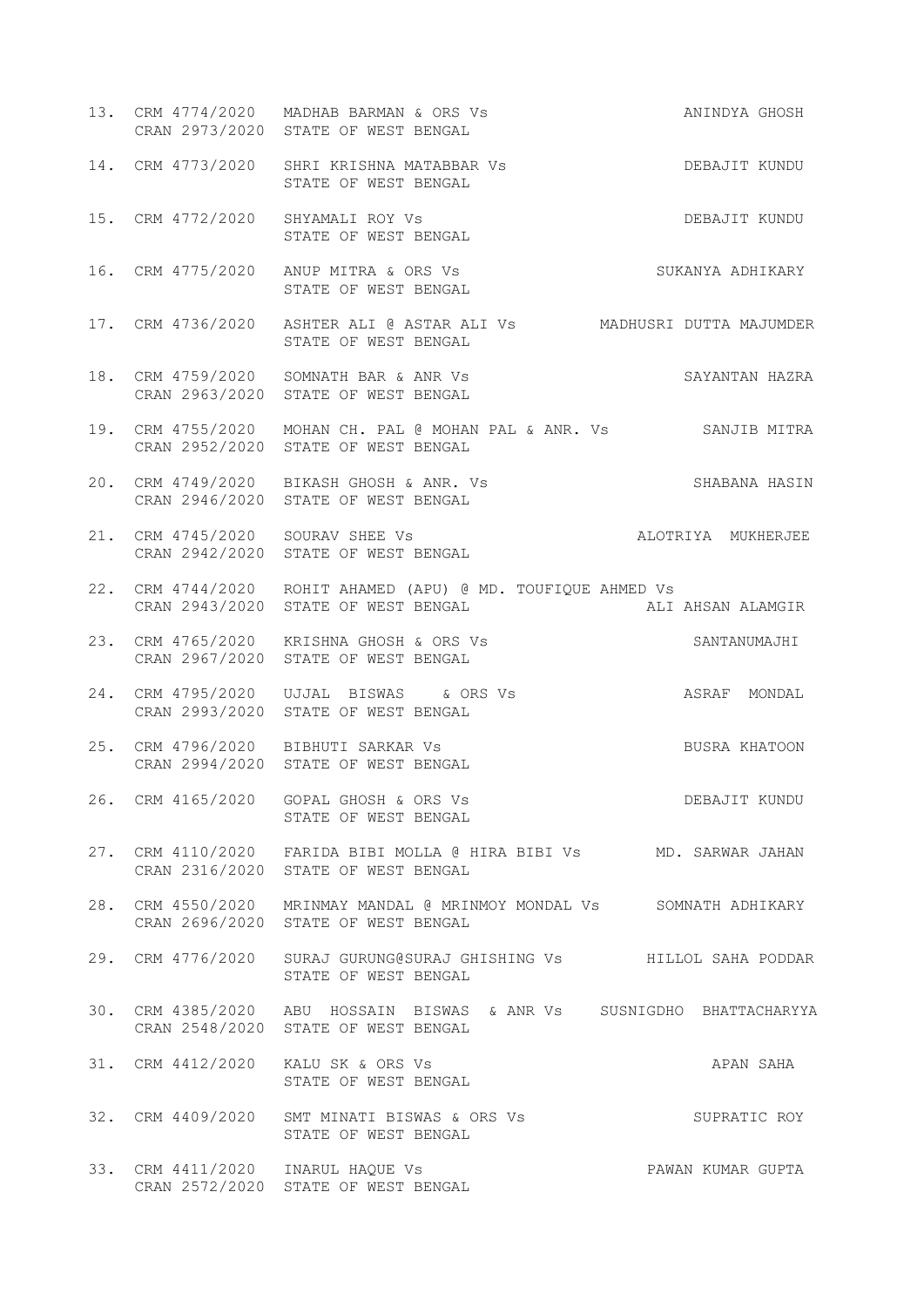- 34. CRM 4408/2020 SANDIP MOOKHERJEE Vs STATE OF WEST BENGAL KARUNAMOYEE SAMANTA
- 35. CRM 4785/2020 CRAN 2979/2020 SUBHENDU KUMAR MAHATA STATE OF WEST BENGAL Vs ABHIJIT BARAL
- 36. CRM 4786/2020 CRAN 2980/2020 RAM DAS @ RAM KRISHNA STATE OF WEST BENGAL DAS Vs KUNAL GANGULY
- 37. CRM 4787/2020 CRAN 2981/2020 REKHA MONDAL Vs STATE OF WEST BENGAL SUBHAJIT CHOWDHURY

ADMISSION OF APPEAL

38. CRA 168/2020 MD PEYARA@RAJKUMAR Vs KAUSHIK GHOSH CRAN 2769/2020 STATE OF WEST BENGAL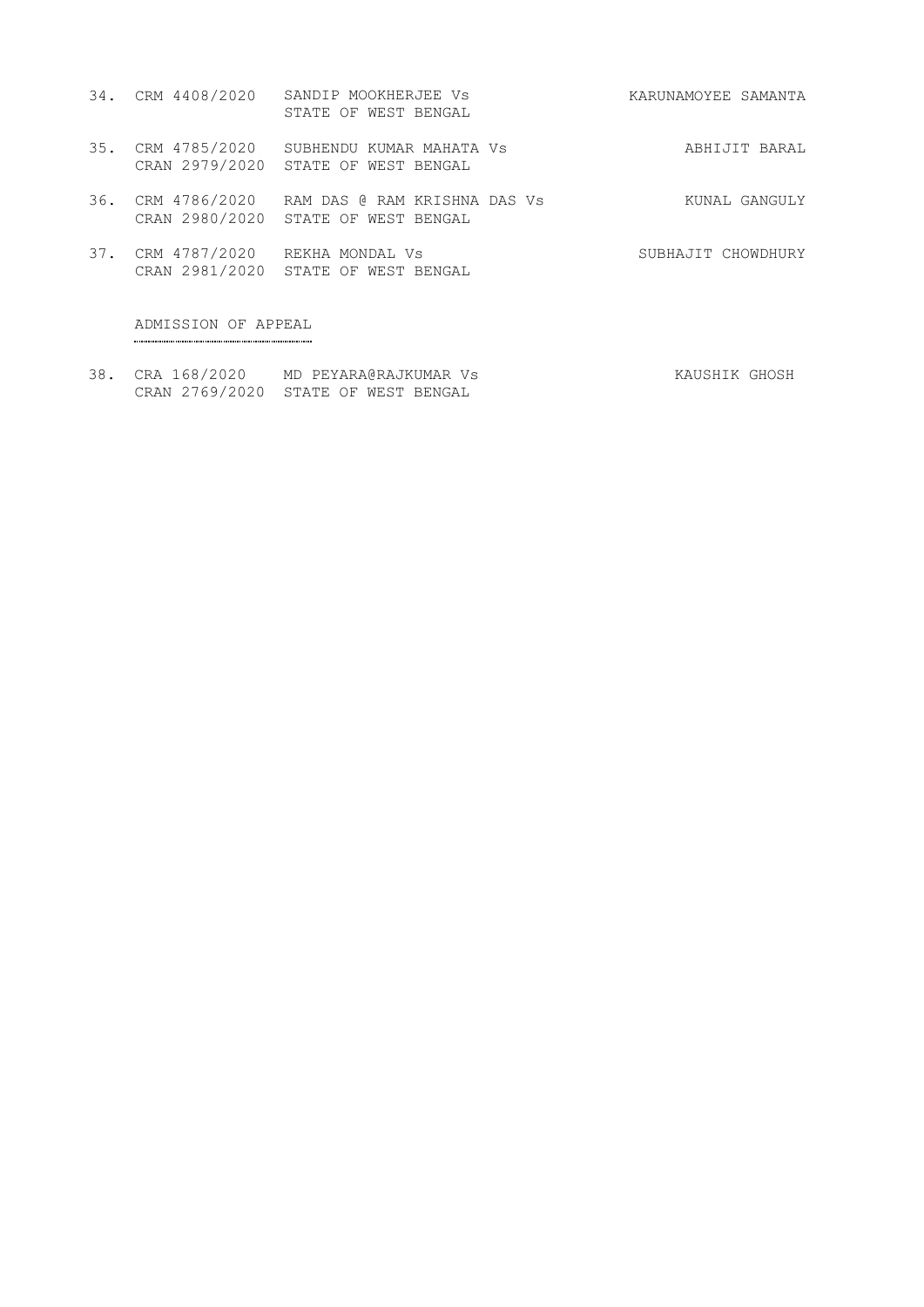#### **APPELLATE SIDE ON TUESDAY, THE 7th JULY , 2020 COURT ROOM NO.13**

#### AT 11:00 AM

#### **THE HON'BLE JUSTICE ASHIS KUMAR CHAKRABORTY**

#### *NOTE : MATTERS WILL BE TAKEN UP THROUGH PHYSICAL HEARING ONLY WHEN BOTH THE PARTIES HAVE CONSENTED TO.*

**(IN THE FIRST CLUSTER) FROM 11.00 AM TO 12.00 PM** 

#### MOTION

1. WP 4743W/2020 VISHAL SHAH Vs **MALABIKA ROY DEY** UNION OF INDIA & ORS

#### APPLICATION

- 2. WP 5727W/2020 BHARATI RANI SHAW Vs PRANTICK GHOSH CAN 3669/2020 STATE OF WEST BENGAL & ORS.
- 3. WP 5728W/2020 SREPALY RECREATION CLUB & ORS. CAN 3671/2020 BURDWAN MUNICIPALITY & ORS. PARASHAR BAIDYA
- 4. WP 5729W/2020 MD. SARIFUDDIN AHMED Vs CAN 3673/2020 STATE OF WEST BENGAL & ORS. TARASANKAR SAMANTA
- 5. WP 5730W/2020 TATHAGATA DATTA Vs CAN 3674/2020 UNION OF INDIA & ORS. TATHAGATA DUTTA

#### **(IN THE SECOND CLUSTER) FROM 12.00 PM TO 1.00 PM**

#### CRIMINAL REVISION

6. CRR 1054/2020 NILLESH PARREKH Vs **BISWAJIT MANNA** CRAN 2757/2020 THE ASSISTANT DIRECTOR ENFORCEMENT DIRECTORATE

#### APPLICATION

. . . . . . . . . . . . . . . . . . .

| 7. WP 5731W/2020               | AHED BOX MONDAL & ORS Vs<br>CAN 3675/2020 STATE OF WEST BENGAL & ORS | GAZI FARUOUE HOSSAIN |  |
|--------------------------------|----------------------------------------------------------------------|----------------------|--|
| 8. WP 5732W/2020 SANJIV DUA Vs | CAN 3677/2020 UNION OF INDIA & ORS                                   | MAHESHWARI SHARMA    |  |

9. WP 5733W/2020 CAN 3679/2020 SOMA BAKHANDI Vs STATE OF WEST BENGAL & ORS. DIPENDRA NATH CHUNDER 10. WP 5734W/2020 CAN 3681/2020 SANJEEV MURARKA Vs GSTN & ORS. HIMANGSHU KR. RAY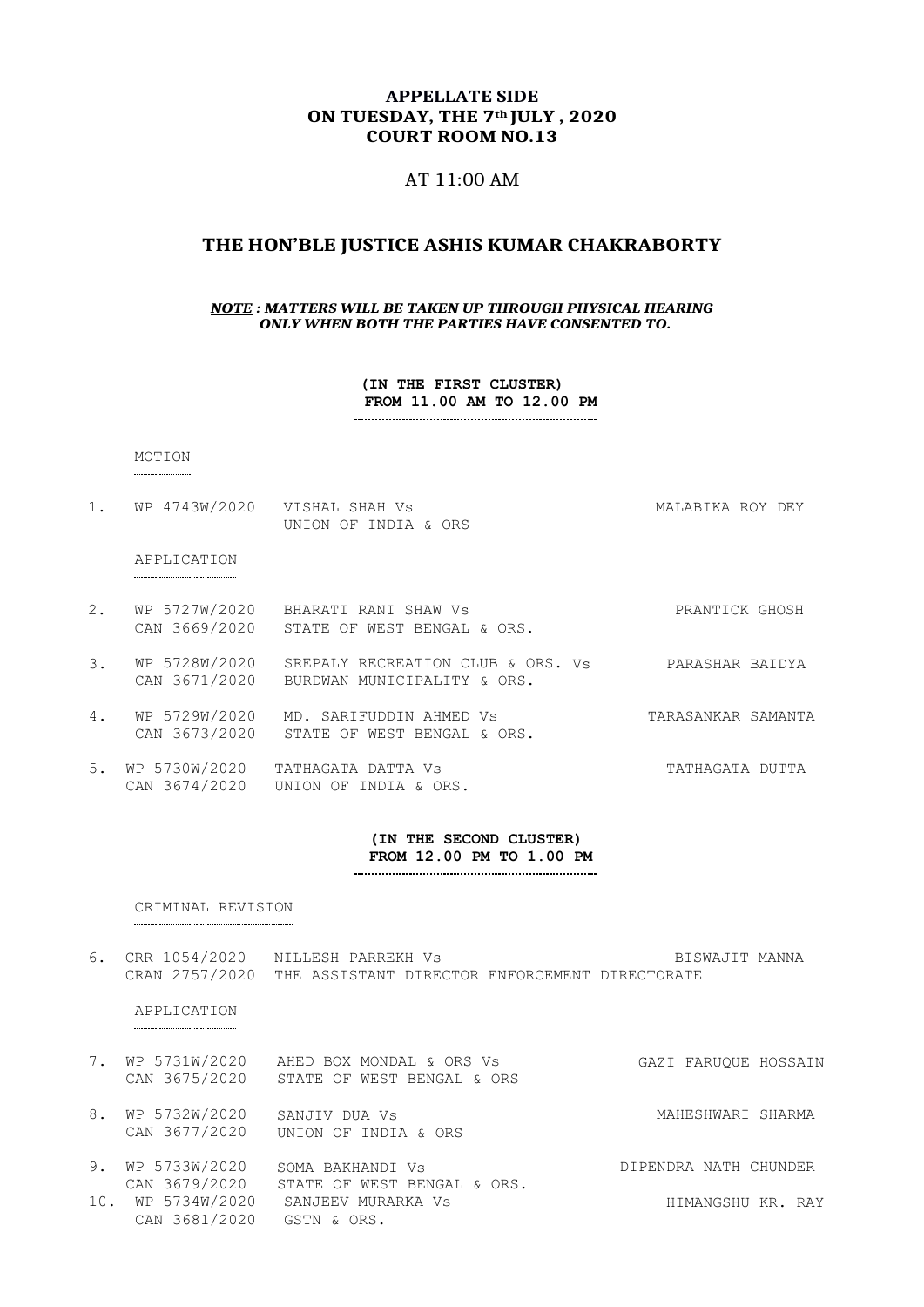|     | CAN 3682/2020                      | 11. WP 5735W/2020 M/S. SIDDHA HAPPYVILE LLP & ANR. Vs SUBRATA MUKHERJEE<br>JT. COM. (SYSTEMS), KOL. (S). CGST & CX COM. KOL. & ORS. |                    |
|-----|------------------------------------|-------------------------------------------------------------------------------------------------------------------------------------|--------------------|
|     | 12. WP 5736W/2020<br>CAN 3684/2020 | SWAPAN KUMAR SIKARI VS<br>THE CHAIRMAN, W.B.S.E.D.C.L. & ORS                                                                        | AMITABHA GHOSH     |
|     | 13. WP 5689W/2020<br>CAN 3576/2020 | PARIJAT ROY VS<br>UNION OF INDIA & ANR                                                                                              | SURYA NEEL DAS     |
| 14. | WP 5737W/2020                      | SADHANA ROY (MUKHERJE) Vs<br>CAN 3685/2020 STATE OF WEST BENGAL & ORS.                                                              | KUNAL GANGULY      |
| 15. |                                    | WP 5738W/2020 M/S. DHOOM MERCAONTILE P. LTD. Vs SUBHASISH MITRA<br>CAN 3686/2020 UNION OF INDIA & ORS,                              |                    |
|     |                                    | 16. WP 5696W/2020 COAL EMPLOYEES' UNION & ANR Vs WICTOR CHATTERJEE<br>CAN 3594/2020 COAL INDIA LIMITED & ORS                        |                    |
|     |                                    | 17. WP 5707W/2020 MD SHAMIM & ANR Vs<br>CAN 3635/2020 STATE OF WEST BENGAL & ORS                                                    | ABBAS IBRAHIM KHAN |
|     |                                    | 18. WP 5786W/2020 MAFIJUL ISLAM & ANR. Vs<br>CAN 3780/2020 STATE OF WEST BENGAL & ORS.                                              | PINTU KARAR        |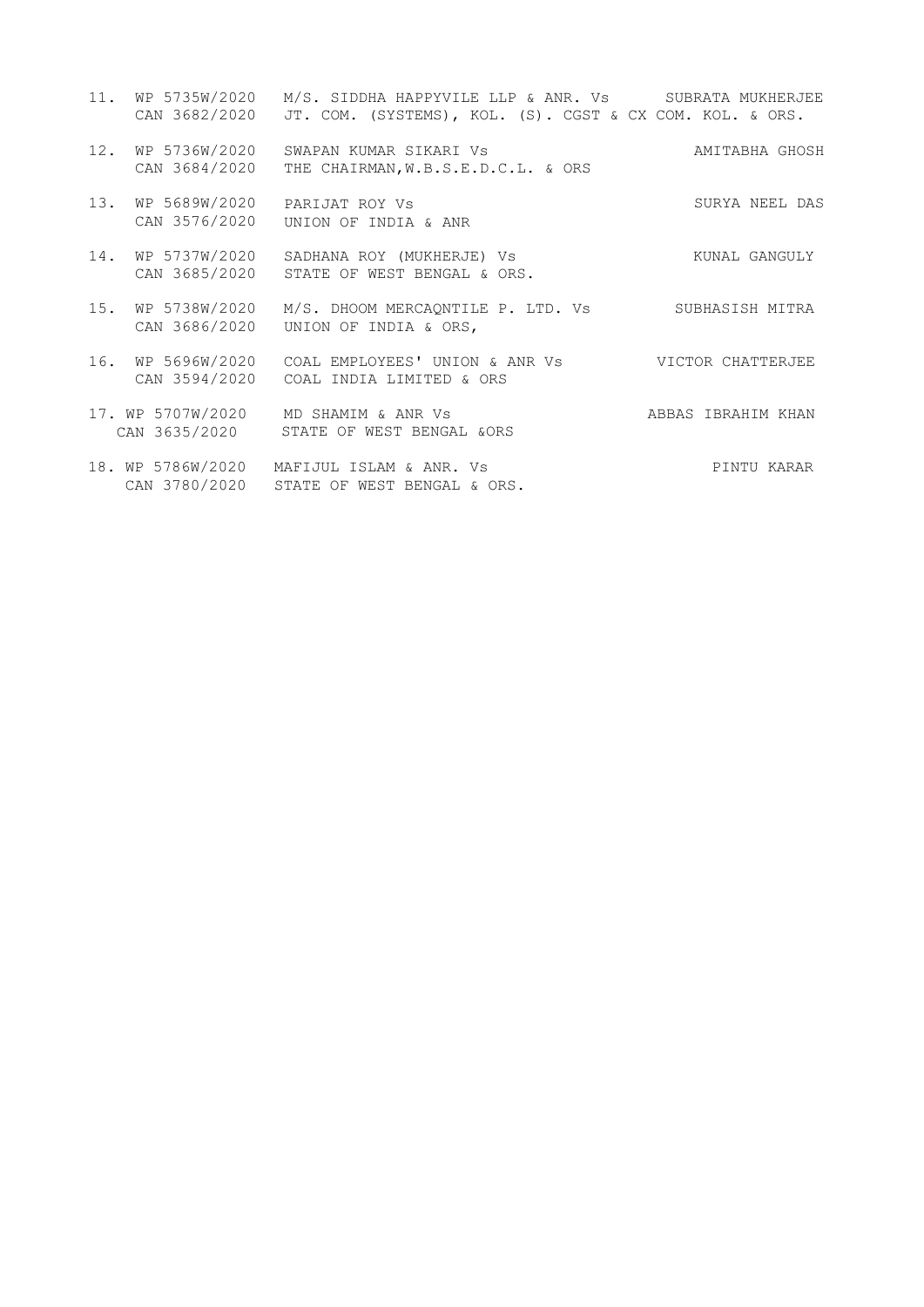# **ORIGINAL SIDE ON TUESDAY, THE 7th JULY , 2020 COURT ROOM NO.13**

# **THE HON'BLE JUSTICE ASHIS KUMAR CHAKRABORTY**

#### *NOTE : MATTERS WILL BE TAKEN UP THROUGH PHYSICAL HEARING ONLY WHEN BOTH THE PARTIES HAVE CONSENTED TO.*

COURT APPLICATIONS UNDER ART.226

|  | 1. WP 628/2019 BALA NAND JHA Vs |  |                              |  |  | SAKTI PADA JANA |  |
|--|---------------------------------|--|------------------------------|--|--|-----------------|--|
|  |                                 |  | STATE OF WEST BENGAL AND ORS |  |  |                 |  |
|  |                                 |  |                              |  |  |                 |  |

2. WP 629/2019 BALA NAND JHA Vs SAKTI PADA JANA STATE OF WEST BENGAL AND ORS

NEW MOTIONS

- 3. GA 853/2020 RAMESH CO. Vs SOUMALYA GANGULI IMPERIAL TUBES PRIVATE LIMITED WITH
	- EC 116/2020

#### FOR HEARING

4. WP 68/2020 DEBASHIS CHAKRABORTY Vs SAKTI PADA JANA THE STATE OF WEST BENGAL AND ORS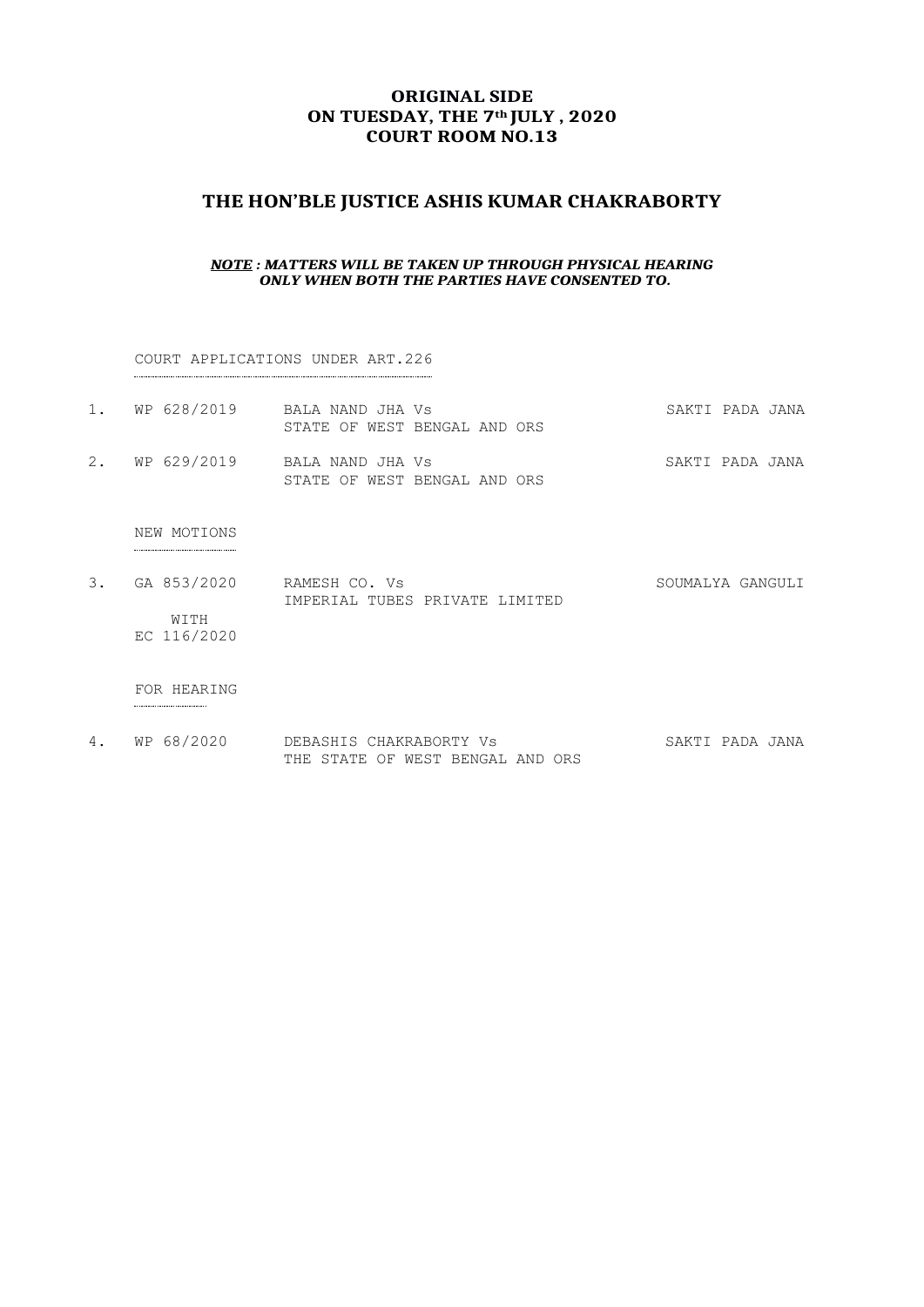#### **APPELLATE SIDE ON TUESDAY, THE 7th JULY , 2020 COURT ROOM NO.12**

# AT 11:00 AM

### **THE HON'BLE JUSTICE SHIVAKANT PRASAD**

#### *NOTE : MATTERS WILL BE TAKEN UP THROUGH PHYSICAL HEARING ONLY WHEN BOTH THE PARTIES HAVE CONSENTED TO.*

**(IN THE FIRST CLUSTER) FROM 11.00 AM TO 12.00 PM** 

#### APPLICATION

- 1. WP 5710W/2020 SHYAMA INFRABUILD PVT. LTD Vs SANWAL TIBREWAL CAN 3640/2020 STATE OF WEST BENGAL& ORS 2. CO 1131/2020 B.U. INDUSTRIES Vs ARJUN SAMANTA CAN 3643/2020 CENTRAL BANK OF INDIA
- 3. WP 5712W/2020 MOHAMMAD ISLAM ALI & ANR Vs ANUP KUMAR BHOWMICK CAN 3664/2020 STATE OF WEST BENGAL & ORS
- 4. WP 5713W/2020 COOCHBEHAR ROLLER FLOUR MILLS LTD& ANR Vs AMRITA PANJA MOULLICK CAN 3644/2020 WBSEDCL& ORS
- 5. WP 5715W/2020 JOYASREE HALDER Vs MANOJIT BHATTACHARYA CAN 3646/2020 STATE OF WEST BENGAL& ORS
- 6. WP 5718W/2020 SUSANTA PRADHAN Vs SOURAV DUTTA CAN 3654/2020 STATE OF WEST BENGAL& ORS
- 7. WP 5719W/2020 SHAKTIPADA MAITY Vs SOURAV DUTTA CAN 3655/2020 STATE OF WEST BENGAL& ORS
- 8. WP 5720W/2020 BILLAL HOSSAIN MALLICK @ BELAL HOSSAIN & ANR Vs CAN 3656/2020 PINKY ROY & ORS ARNAB SAHA
- 9. WP 5721W/2020 MOHAN LAL KOIRI Vs **RAHUL SARKAR** CAN 3657/2020 BANK OF MAHARASTRA & ORS
- 10. WP 5722W/2020 SNEHANSHU SEKHAR GHORAI Vs SOURAV DUTTA CAN 3658/2020 STATE OF WEST BENGAL& ORS

**(IN THE SECOND CLUSTER) FROM 12.00 PM TO 1.00 PM**

11. WP 5723W/2020 SOUMI SARKAR Vs JOYJIT DUTTA CAN 3659/2020 STATE OF WEST BENGAL& ORS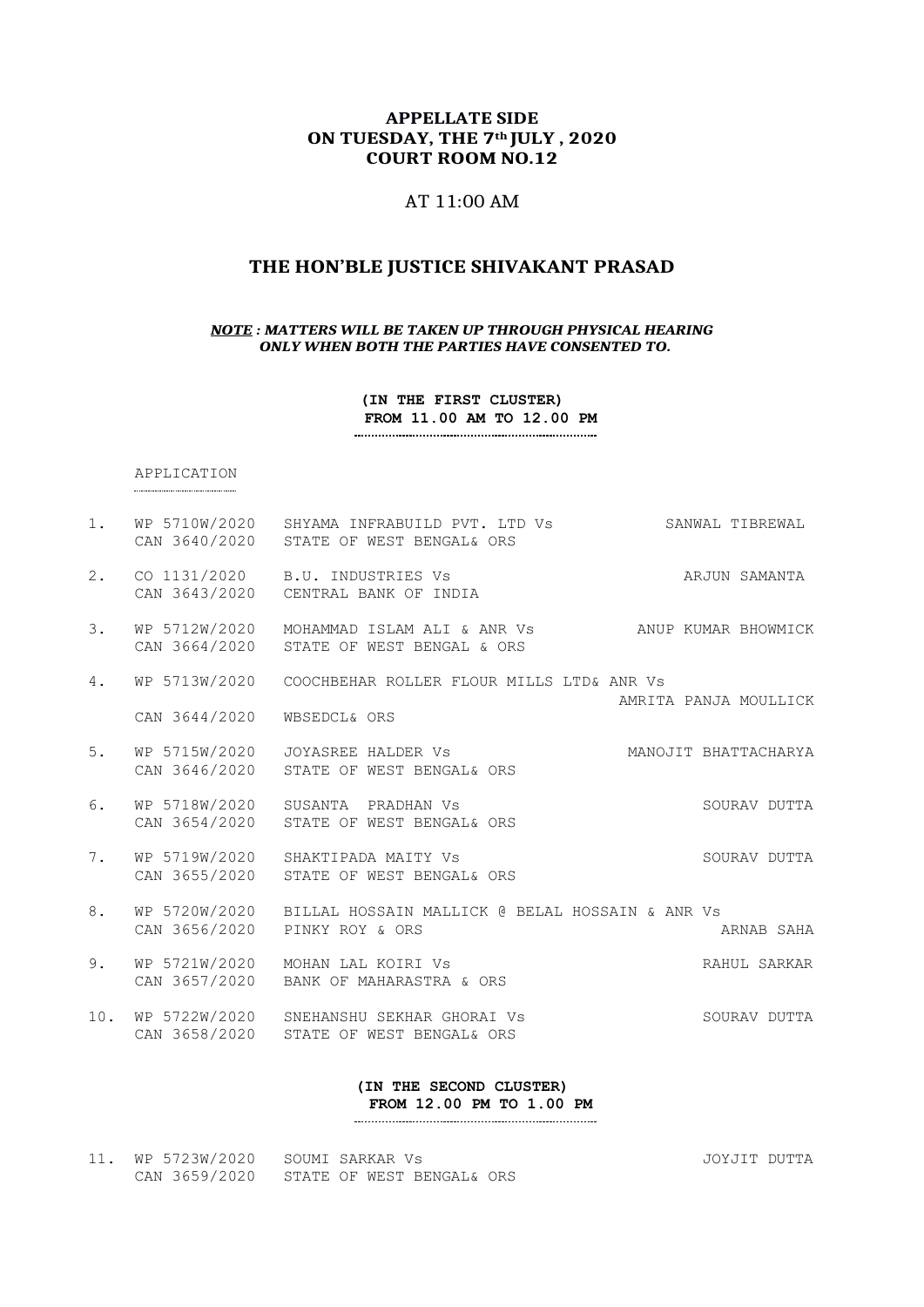|     |                                                    | 12. WP 5724W/2020 SAMPURNA MONDAL Vs<br>CAN 3662/2020 STATE OF WEST BENGAL& ORS                                 | SOURAV DUTTA      |
|-----|----------------------------------------------------|-----------------------------------------------------------------------------------------------------------------|-------------------|
|     | 13. WP 5725W/2020<br>CAN 3663/2020                 | HAREM HELLA VS<br>STATE OF WEST BENGAL                                                                          | BAIDURYA GHOSAL   |
|     | 14. MAT 466/2020<br>CAN 3660/2020<br>CAN 3661/2020 | SUBRATA BASU Vs<br>STATE OF WEST BENGAL & ORS                                                                   | DIPANKAR PAL      |
| 15. | WP 1189W/2020<br>CAN 3141/2020                     | KALPANA BANERJEE & ORS Vs             SUMITAVA CHAKRABORTY<br>CAN 3140/2020 KOLKATA MUNICIPAL CORPORATION & ORS |                   |
| 16. | WP 5677W/2020                                      | M/S. AUSIN DISTRIBUTORS P LTD. Vs ANIL CHOWDHURY<br>CAN 3553/2020 STATE OF WEST BENGAL & ORS.                   |                   |
|     | 17. WP 5678W/2020<br>CAN 3552/2020                 | M/S REPROSCAN TECH PARK LLP Vs<br>STATE OF WEST BENGAL& ORS                                                     | SOAHAM DE DHARA   |
| 18. | WP 5371W/2020<br>CAN 3046/2020                     | DR SONALI GOPALRAO BADHE VS<br>UNION OF INDIA & ORS                                                             | SOURI GHOSAL      |
| 19. | WP 5687W/2020<br>CAN 3574/2020                     | GOBINDA MAITY VS<br>MIDNAPUR MUNICIPALITY& ORS                                                                  | RAVI RANJAN KUMAR |
| 20. | WP 5569W/2020<br>CAN 3303/2020                     | KAUSTAV RAY Vs<br>RAMANATHAN BHUBANESWARI & ANR                                                                 | MAYUKH MAITRA     |